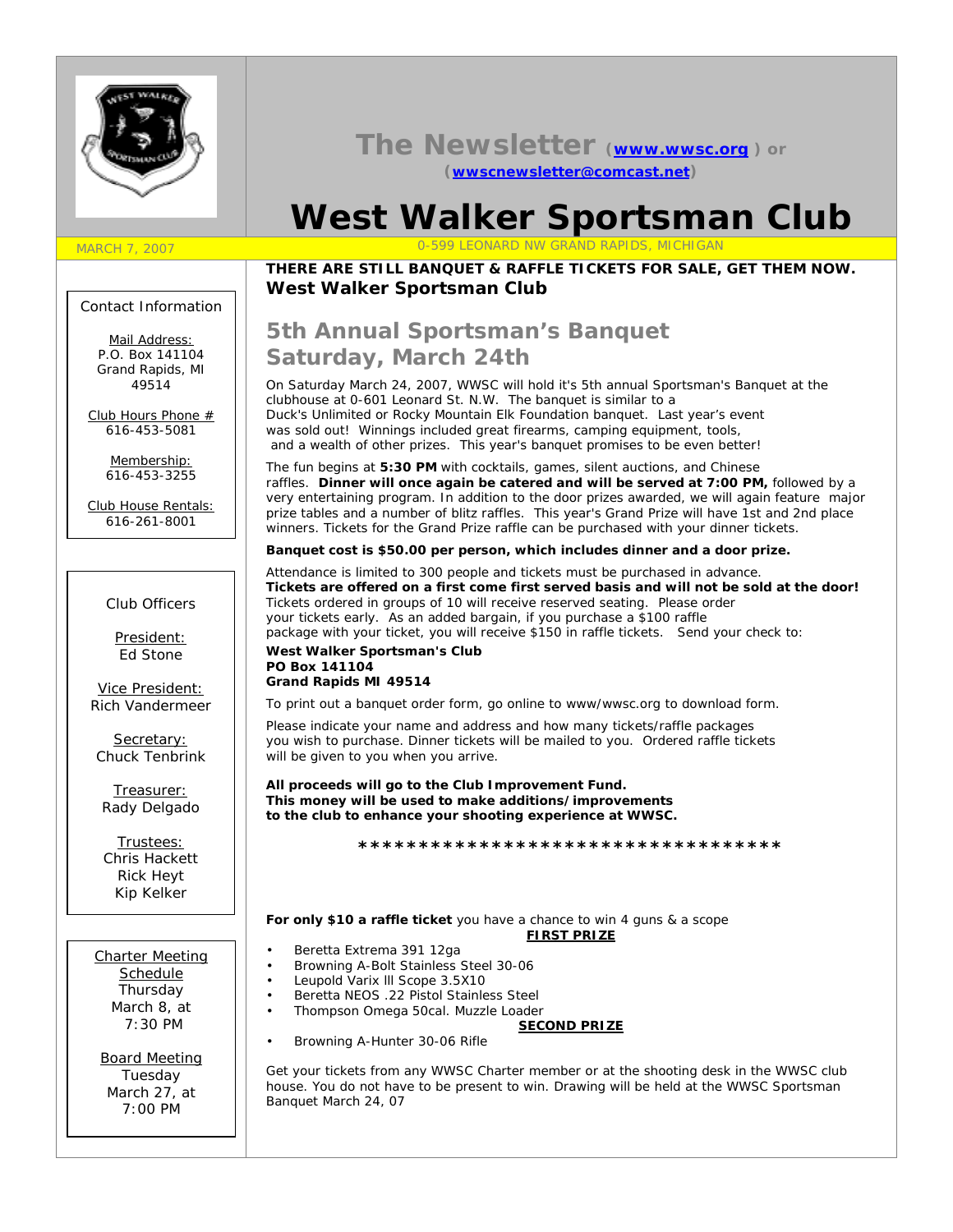

Morning Archery

Thursday 9:30AM

Evening Archery

Thursday PM



Winter Shotgun League **Wednesday** 9AM – 12 6PM – 10PM **Saturday** 10AM -2PM **Sunday** 10AM – 2 PM \*\*\*\*\*\*\*\*\*\*\*\*

Use of the Charter Range is reserved for Charter Members, and or for supervised club activities

\*\*\*\*\*\*\*\*\*\*\*

Newsletter editor

Russ Hodder 616- 453-6220 *wwscnewletter@com cast.net*

Support & Pray for Our Troops

### **Big Gun Raffle 2007**

**The winner for February 2007 Big Gun Raffle is Ticket # 6 Pat Hipp, Pat won a**

**Remington Spartan #SPR-310 20ga O/U shotgun. Tickets (\$60) are still**

**Available, there are 6 guns left to win.**

\*\*\*\*\*\*\*\*\*\*\*\*\*\*\*\*\*\*\*\*\*\*\*\*\*\*\*\*\*\*\*\*\*\*\*\*\*\*\*\*\*\*\*\*\*\*\*\*\*\*\*\*\*\*\*\*\*\*\*\*

**GIRLS NIGHT OUT**

Friday night, April 27th 6:30 - 9:30. Ladies from teens up are welcome to join us at West Walker Sportsman's Club for an evening of archery, Trap and skeet shooting. We will be giving lessons............. so if you have been wanting to see what it's all about, this would be for you!

Cost is \$15 and covers the classes and dinner.

For more information, contact Jackie Bourgard at 616-261-8001 jbourgard@comcast.net or Joan Schultes jaschultes@yahoo.com

WHEN USING WEST WALKER'S SHOOTING RANGES please check in at the Range Monitors building.



In or around the Monitor building you will find charter members John Benson or Art Leach. They will ask to see your membership card (if you need to buy a membership or renew a membership, they can do it right there). They will also make sure you have ear and eye protection which is required. They will monitor and enforce the club rules. *All charter members can ask you to verify your membership and to obey the club rules.*

**The following safety rules are to be followed by all members and guests.**

• **No consuming any alcoholic beverages on club property while shooting or in possession of firearms.**

• **Ear and Eye protection is required to be worn on all ranges while shooting.**

- **No shooting anything other than targets on the ranges.**
- **Actions open on all firearms except when you are on the firing line and shooting.**

• **When using the new associate rifle range and shooting house, shoot from benches only; shooting from a standing, kneeling or prone position is not allowed**.

• Automatic firearms are not allowed. Rapids fire with

semi-automatic firearms is discouraged.

- Always keep the gun pointed in a safe direction.
- Always keep the gun unloaded until ready to use.
- Always keep your finger off the trigger until ready to shoot.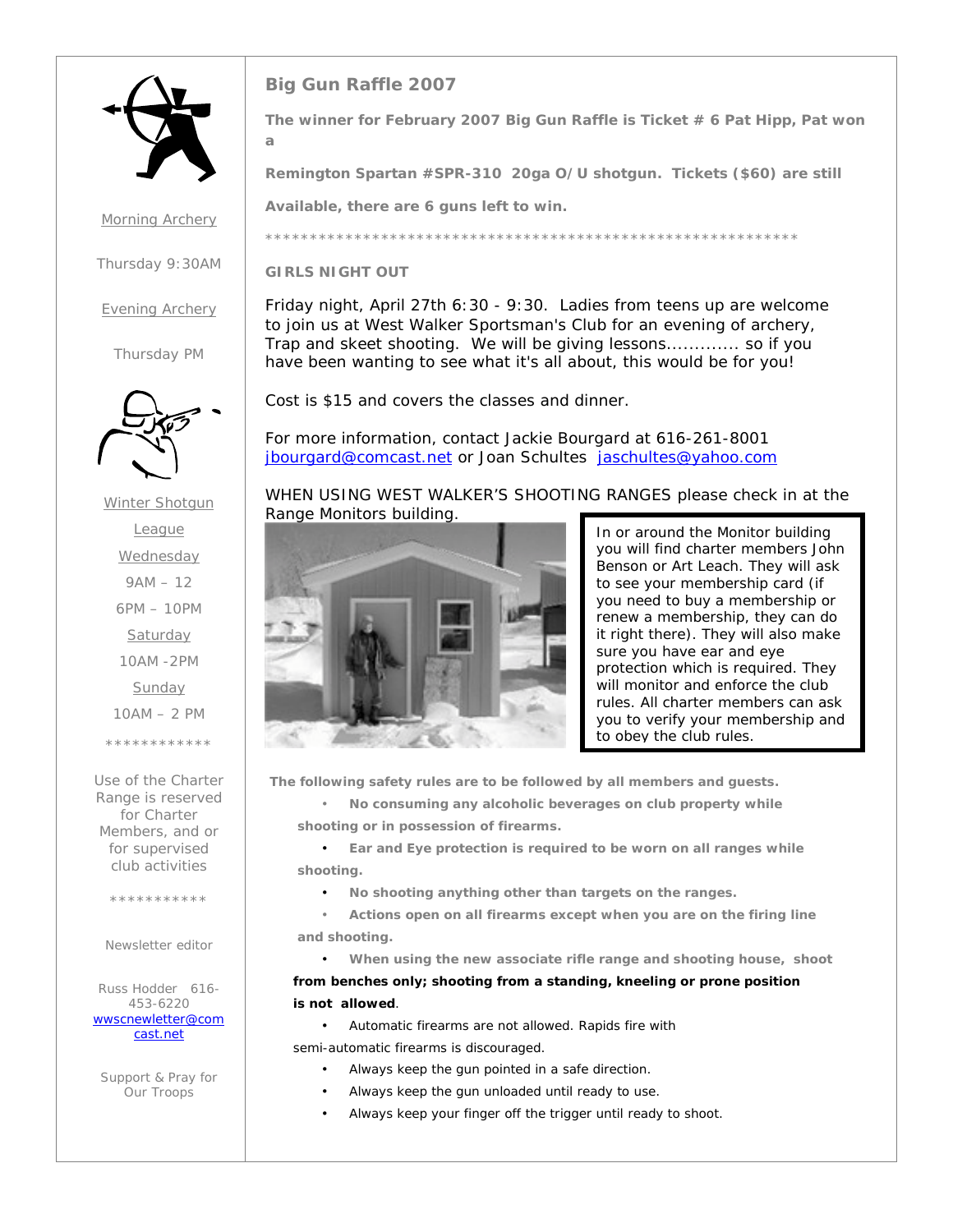| ľ                      |  |
|------------------------|--|
| ľ                      |  |
|                        |  |
| $\mathsf{\Omega}$<br>√ |  |
|                        |  |
| $\zeta$                |  |
| Š                      |  |
|                        |  |
|                        |  |

| Sunday                                             | <b>Monday</b>                        | Tuesday                              | Wednesday                                                             | Thursday                                                                                                   | Friday          | Saturday                                                                                           |
|----------------------------------------------------|--------------------------------------|--------------------------------------|-----------------------------------------------------------------------|------------------------------------------------------------------------------------------------------------|-----------------|----------------------------------------------------------------------------------------------------|
|                                                    |                                      |                                      |                                                                       | Evening Archery League<br>Hunters meeting 7PM<br>West Michigan<br>Starts. 7:PM<br>Morning &<br><b>Duck</b> |                 | $\omega$<br>Winter shotgun league<br>Kids Archery Classes<br>Last Day of<br>Start. 9AM<br>10AM-2PM |
| 4<br>Winter shotgun league<br>10AM-2PM             | LO<br>Meeting 7:00 PM<br><b>NWTF</b> | $\circ$<br>Evening Archery<br>League | F<br>Winter shotgun league<br>9AM-12 noon<br>6PM-10PM                 | $\infty$<br>Charter Meeting 7:30PM<br>Morning Archery league<br>9:30AM                                     | $\circ$         | $\overline{10}$<br>Winter shotgun league<br>10AM-2PM                                               |
| Ξ<br>Winter shotgun league<br>10AM-2PM             | 12                                   | 13                                   | $\frac{1}{4}$<br>Winter shotgun league<br>9AM-12 noon<br>6PM-10PM     | $\frac{1}{2}$<br>Evening Archery League<br>Morning Archery league                                          | $\frac{6}{2}$   | $\overline{17}$<br>Winter shotgun league<br>10AM-2PM                                               |
| $\frac{8}{3}$<br>Winter shotgun league<br>10AM-2PM | $\overline{1}$                       | 20                                   | $\overline{2}$<br>Winter shotgun league<br>9AM-12 noon<br>6PM-10PM    | 22<br>Evening Archery League<br>Last night of                                                              | 23              | 24<br>Winter shotgun league<br>Annual<br>Sportsman's<br>Banquet 5:30PM<br>10AM-2PM                 |
| 25<br>Winter shotgun league<br>10AM-2PM            | 26                                   | 27<br>WWSC Board Meeting<br>7PM      | 28<br>Winter shotgun league<br>9AM-12 noon<br>Last Day of<br>6PM-10PM | 29                                                                                                         | 30 <sub>o</sub> | $\overline{\mathbb{S}}$<br>Spring shotgun league<br>10AM-2PM                                       |